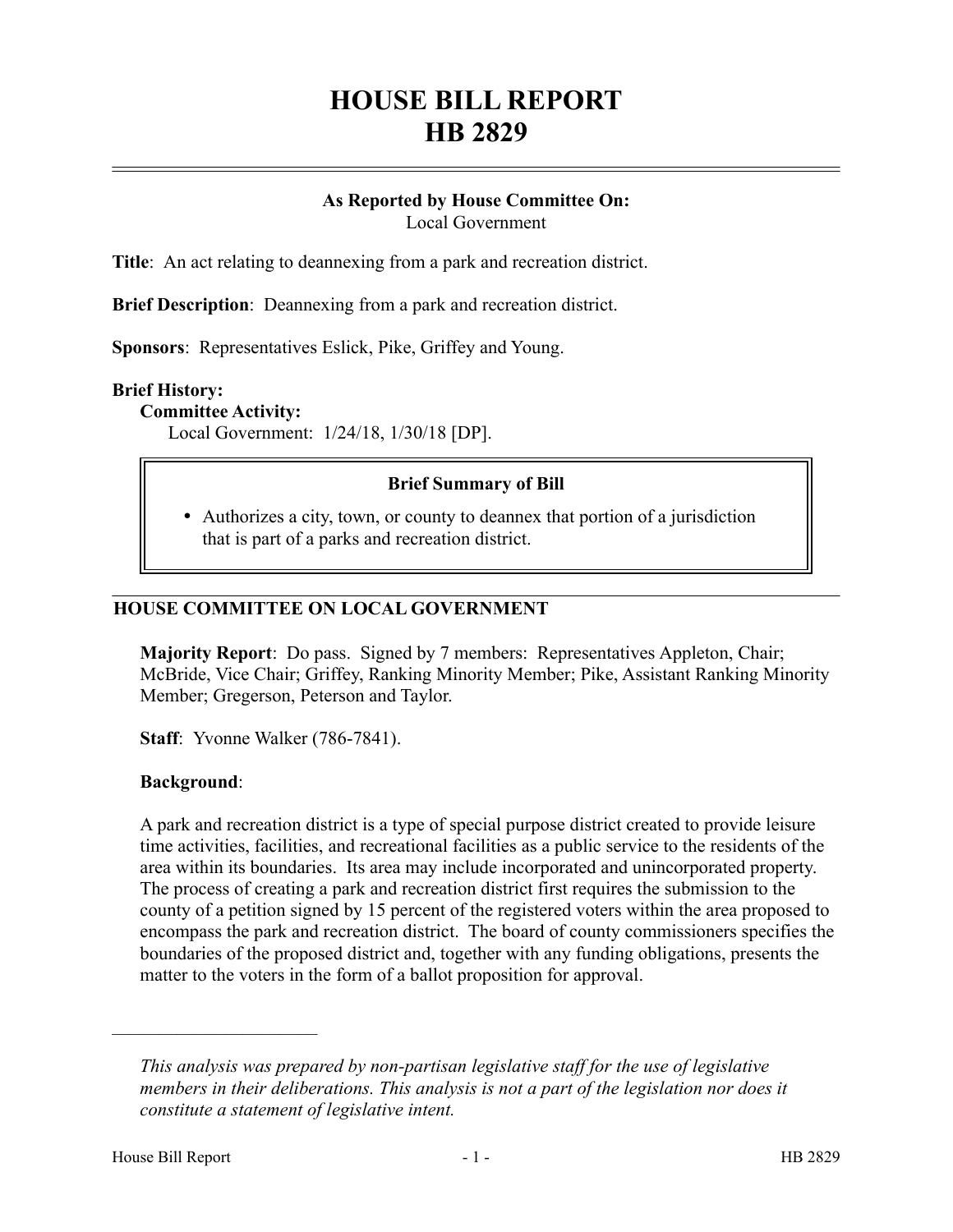A park and recreation district is governed by a board of five elected commissioners with 4 year staggered terms. The district may fund its operations by means of excess levies and regular property tax levies. Disposal of property must be by unanimous vote of the district commissioners.

## Dissolution of Park and Recreation District.

A dissolution of a park and recreation district is conducted in the same manner as required of port districts. For the purpose of a dissolution of a park and recreation district, a petition must be signed either by a majority of commissioners or other governing authority of the district and submitted to the superior court. Upon the filing of the petition, a hearing date must be set along with public notice of the hearing. After the hearing, the court must enter an order dissolving or refusing to dissolve the district. If the court finds that dissolution of the district is to take place then the court must order the sale of the district's assets. A second hearing date and public notice must take place prior to the court ordering the sale of any district property.

## Dissolution of Inactive Special Purpose Districts.

Before June 1 of each year, each county auditor must search available records and notify the county legislative authority of any special purpose districts in the county that appear to be inactive. The county legislative authority must hold hearings and make written findings as to whether the special purpose districts meet the criteria of being inactive. If the special purpose district is determined to be inactive, the county legislative authority must adopt an ordinance dissolving the special purpose district and provide a copy of the ordinance to the county treasurer.

In instances where the territory of any special purpose district is located within more than one county the legislative authorities, of all other counties within whose boundaries the special purpose district lies, must also be notified by the county auditor. However, the authority to dissolve the special purpose district rests solely with the legislative authority of the county that contains the greatest geographic portion of such special purpose district.

For the purpose of winding up the affairs of a dissolved special purpose district, the county legislative authority has the power: (1) to exchange, sell, or otherwise dispose of all property, real and personal, of the dissolved special purpose district; and (2) to settle all obligations of the special purpose district. Such powers and duties commence upon the effective date of dissolution and continue until the affairs of the dissolved special purpose district have been completely wound up.

The term "inactive" means that a special purpose district: (1) has not carried out any of the special purposes or functions for which it was formed within the preceding consecutive 5 year period; or (2) no election has been held for the purpose of electing a member of the governing body within the preceding consecutive 7-year period or, in those instances where members of the governing body are appointed and not elected, where no member of the governing body has been appointed within the preceding 7-year period.

–––––––––––––––––––––––––––––––––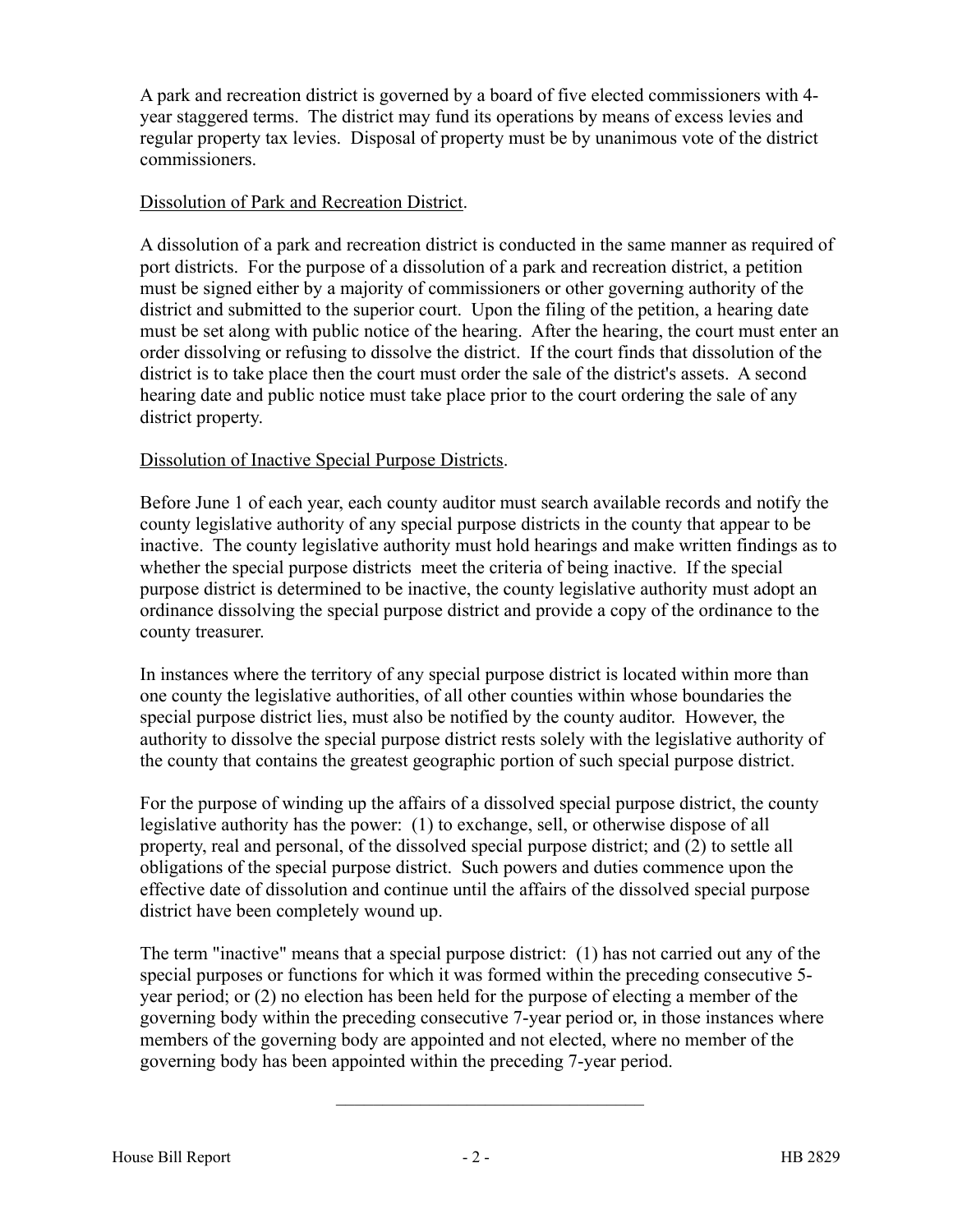## **Summary of Bill**:

A city, town, or county, which is part of a parks and recreation district, may deannex that portion of a jurisdiction that is part of a parks and recreation district.

In order to deannex from a district, the governing body of the city, town, or county must adopt a resolution approving the deannexation of that portion of the jurisdiction that is part of the parks and recreation district. The resolution must set forth the specific land boundaries proposed for deannexation from the district.

After adoption of the resolution, the governing body of the city, town, or county must draft a ballot, give appropriate notice to the public regarding the ballot measure, and submit the ballot to the voters of the city, town, or county, which are part of the district.

The ballot must be submitted to the voters of the district for their approval at the next general state election. If 50 percent of the total persons voting on the ballot measure approve the deannexation, the ballot measure is approved.

A ballot measure authorizing a deannexation becomes effective on December 31 in the year in which the ballot measure was approved.

The term "deannex" means to withdraw a specified portion of land from a park and recreation district.

–––––––––––––––––––––––––––––––––

**Appropriation**: None.

**Fiscal Note**: Available.

**Effective Date**: The bill takes effect 90 days after adjournment of the session in which the bill is passed.

#### **Staff Summary of Public Testimony**:

(In support) This bill deals with the city of Monroe. The parks district, which has been part of Monroe since the early 1970s, has recently realized that they do not have a mechanism to fund their own parks. In order to provide funding for their own park they must deannex from the current park and recreation district to fund their own park's maintenance and operations within the city.

This bill would allow the city of Monroe and other jurisdictions around the state that were annexed as part of a park district to be able to change park district boundaries. Back in 1970, when Monroe was annexed into the park district, the population of Monroe was about 2,800 people. Today the city has over 18,300 people. The needs for Monroe's park district are different then they were nearly 50 years ago. Today jurisdictions would like to have the flexibility, if conditions change, to change the boundaries of the park district in order to form their own district to help with operations, capital, and other parks' related issues.